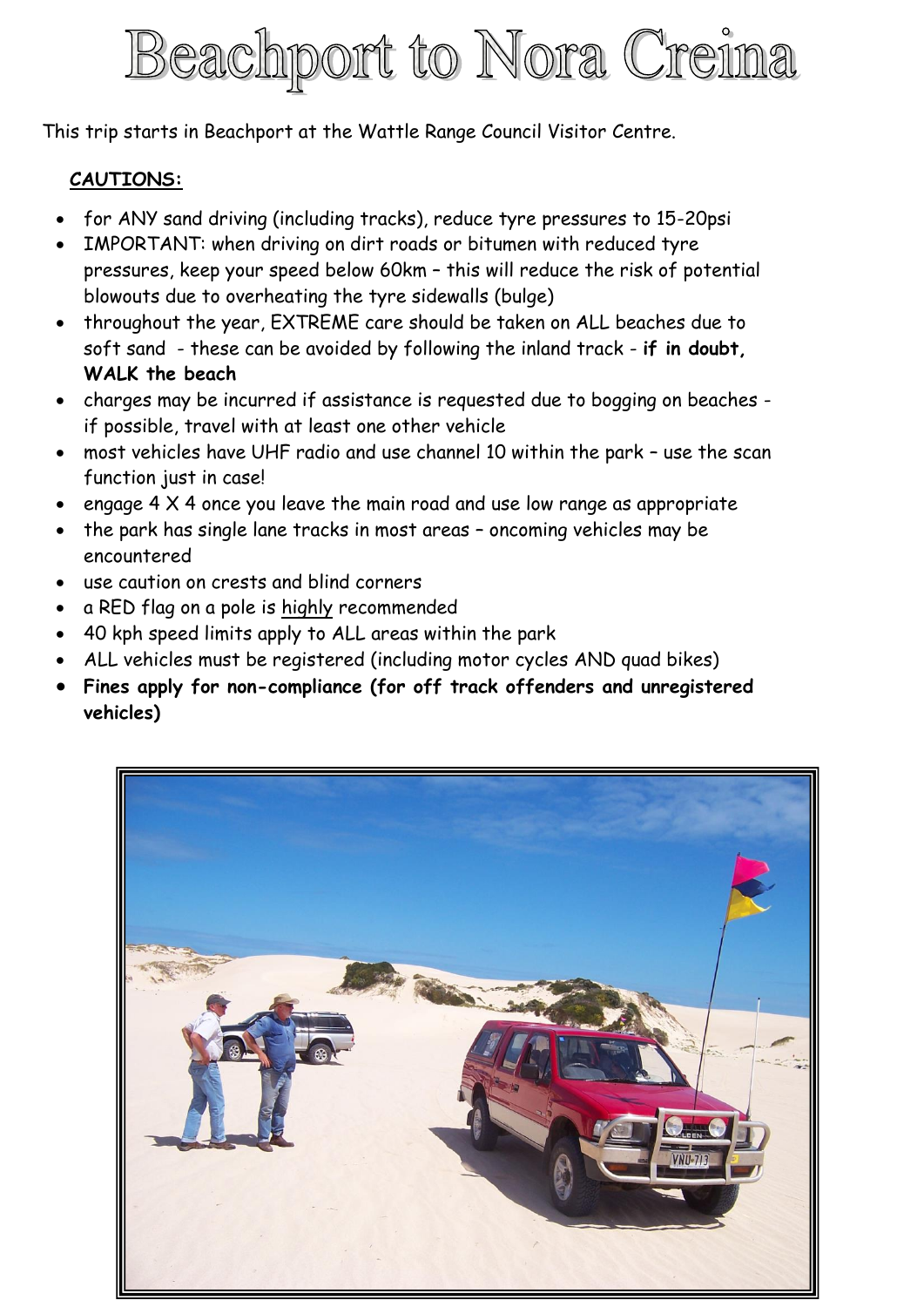| Beachport Conservation Park (and beyond) -<br>Distance Chart (Kilometres) |                 |                 |                                                                                                                                                                                                                                                            |  |
|---------------------------------------------------------------------------|-----------------|-----------------|------------------------------------------------------------------------------------------------------------------------------------------------------------------------------------------------------------------------------------------------------------|--|
| Point                                                                     | <b>Distance</b> | <b>Total KM</b> | Comment                                                                                                                                                                                                                                                    |  |
| 1                                                                         | 0.00            | 0.00            | Start at the Visitor Centre - have a look around - turn right at the pub                                                                                                                                                                                   |  |
| $\overline{c}$                                                            | 4.71            | 4.71            | You may turn off here or continue along the road and skirt the lake                                                                                                                                                                                        |  |
| 3                                                                         | 1.37            | 6.08            | Just before you hit the 3 Mile rocks is a turn-off to the left which will take you to an<br>Aboriginal Midden site (about 50 metres)                                                                                                                       |  |
| 4                                                                         |                 |                 | This is a junction - turn left to the beach and the 5 Mile sand drift - you may turn right<br>but this will take you along the edge of the lake                                                                                                            |  |
| 5                                                                         | 0.96            | 7.04            | Junction - onto the beach here - watch the tide - stay high<br>LOOK OUT for possible birds nesting (endangered Hooded Plovers)                                                                                                                             |  |
| 6                                                                         | 1.12            | 8.16            | 5 Mile sand hill - Steel cable protects the vegetation on beach side - follow the track to<br>the right of the hill                                                                                                                                        |  |
| $\overline{7}$                                                            | 1.00            | 9.16            | Main track goes to the right - left to the beach - sometimes it is possible to round the<br>point to number 8 via the beach - TAKE CARE                                                                                                                    |  |
| 8                                                                         | 0.48            | 9.64            | Track runs parallel with the beach - left takes you to the beach via a very soft uphill<br>track                                                                                                                                                           |  |
| 9                                                                         | 0.32            | 9.96            | at this point you may follow the beach ONLY when the tide and conditions permit -<br>BEACHES HERE CAN BE VERY SOFT - there are several exits from the beach - take<br>note of them in case you wish to reverse your direction - they NOT MARKED on the map |  |
| 10                                                                        | 1.95            | 11.91           | Junction - proceed straight on - left to the beach - private property through the fence<br>on the right                                                                                                                                                    |  |
| 11                                                                        | 0.26            | 12.17           | Turn left to the beach - the track also goes straight ahead but rejoins main track again                                                                                                                                                                   |  |
| 12                                                                        | 0.46            | 12.63           | Onto the beach - good all-year track well up on the beach                                                                                                                                                                                                  |  |
| 13                                                                        | 0.33            | 12.96           | Turn right off the beach here - you may continue along beach but will eventually turn off<br>at next junction on right (14)                                                                                                                                |  |
| 14                                                                        | 0.89            | 13.85           | Turn inland for about 100 metres - turn left and negotiate the dip - you may also<br>continue straight along the beach again as there is another wide exit further on                                                                                      |  |
| 15                                                                        | 0.75            | 14.60           | Southern boundary of the Millicent Sand Buggy Club - turn left onto NEW track<br>Sign - BEACH - TRACK - veer right into bush - veer left to beach                                                                                                          |  |
| 16                                                                        | 0.60            | 15.20           | PSA - feint track on right into Buggy Club                                                                                                                                                                                                                 |  |
| 17                                                                        | 0.30            | 15.50           | 4 way junction - PSA - left to beach - right into Buggy Club                                                                                                                                                                                               |  |
| 18                                                                        | 0.1             | 15.60           | Keep left sign - veer left around this one-way track<br>NOTE: another 18 sign on other side of hill                                                                                                                                                        |  |
| 19                                                                        | 1.00            | 16.60           | 4 way junction - PSA - left to beach - right into Buggy Club                                                                                                                                                                                               |  |
| 20                                                                        | 0.70            | 17.30           | PSA inland - track on sharp left to beach                                                                                                                                                                                                                  |  |
| 21                                                                        | 0.30            | 17.60           | Northern Boundary of the Millicent Sand Buggy Club                                                                                                                                                                                                         |  |
| 22                                                                        | 1.10            | 18.70           | Veer left here                                                                                                                                                                                                                                             |  |
| 23                                                                        | 0.57            | 19.27           | Junction - track on the left is from the beach - straight ahead goes to the beach - main<br>track turns right and runs parallel to the beach                                                                                                               |  |
| 24                                                                        | 1.93            | 21,20           | Junction - track on the left is from the beach - straight ahead goes up on and over a<br>VERY large hill - CAUTION - single track only - listen out for other vehicles and scan<br>UHF radio - drive slowly                                                |  |
| 25                                                                        | 3.00            | 24.20           | At high tide you may have to negotiate a rather steep dune<br><b>USE CAUTION</b>                                                                                                                                                                           |  |
| 26                                                                        | 0.50            | 24.70           | At high tide you will have to use the by-pass track                                                                                                                                                                                                        |  |
| 27                                                                        | 1.95            | 26.65           | Entrance to PRIVATE PROPERTY - Nora Creina - observe speed limits                                                                                                                                                                                          |  |